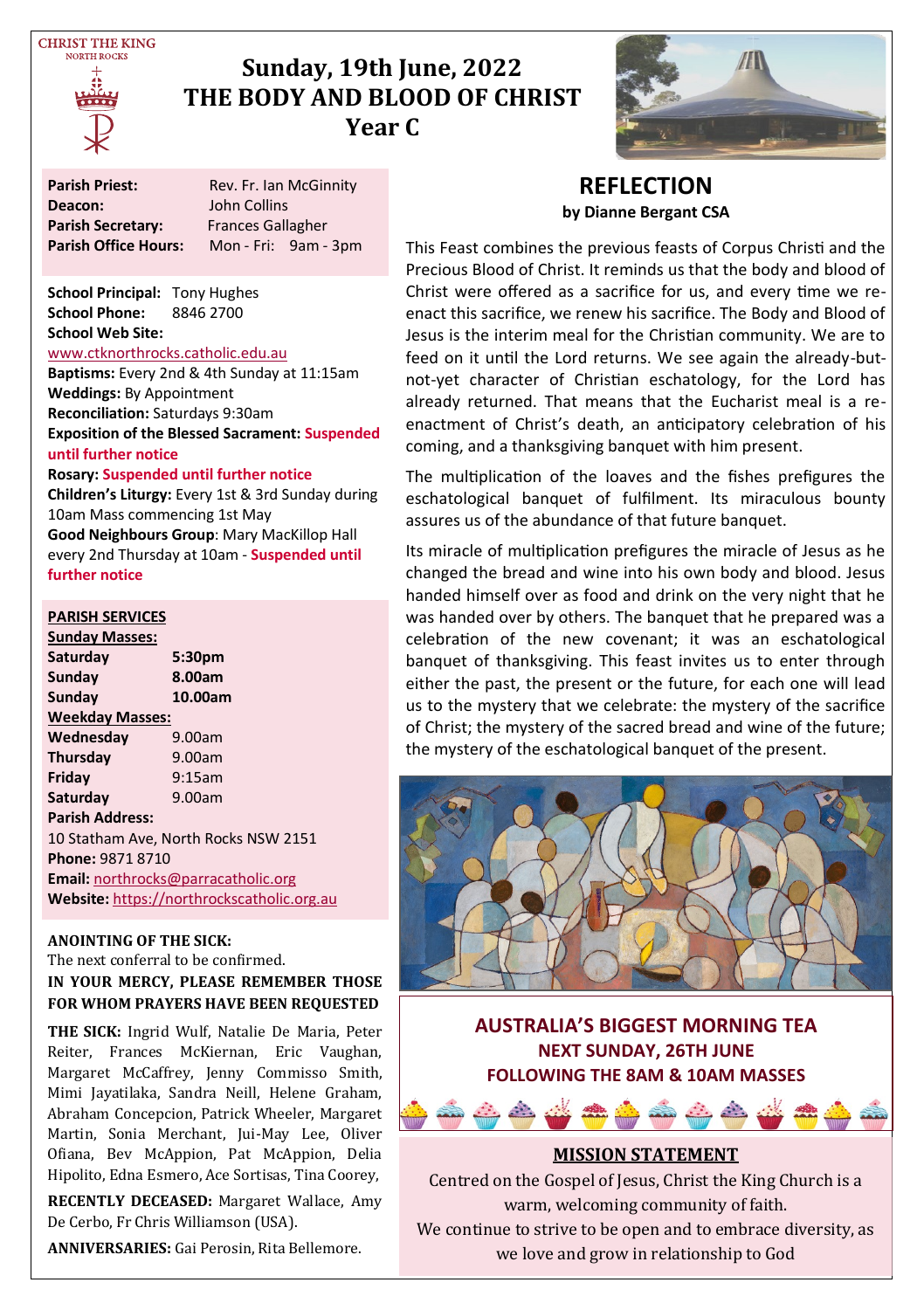#### This Week's Readings: Gen 14:18-20; 1 Cor 11:23-26; Lk 9:11-17

Next Week's Readings: 1Kg 19:16,19-21; Gal 5:1,13-18; Lk 9:51-62

*Lectors and Parishioners please note that the full text can be found on the website: [www.universalis.com](http://www.universalis.com)*

# **TO OUR MINISTERS OF THE PARISH**

Should you be rostered and feel you are not ready to return to Mass, please email the parish office: [northrocks@parracatholic.org](mailto:northrocks@parracatholic.org) or ph 9871 8710 or indicate on the roster through Ministry Scheduling, that a volunteer is required. A replacement can then be organised on your behalf.

*Thank you for your ongoing participation in these important ministries.*

#### **18th & 19th June - The Most Holy Body and Blood of Christ**

|                                                                                   | Welcomer        | Acolyte        | Reader                              | <b>Computer Operator</b> | <b>Eucharistic Minister</b> |  |  |
|-----------------------------------------------------------------------------------|-----------------|----------------|-------------------------------------|--------------------------|-----------------------------|--|--|
| Saturday<br>5.30pm                                                                | Julie Hook      | Sue De Courcy  | Gabby Scanlon<br>Kerry Saad         | <b>Trish Yates</b>       | Maria Bietola               |  |  |
| Sunday 8am                                                                        | Chris Brown     | Peter Bosci    | Danielle Dona<br><b>Tony Hughes</b> | John DeCourcy            | Lorraine Murphy             |  |  |
| Sunday 10am                                                                       | Rosanne Vaughan | Aubon Fernando | Sam Safy<br>Dawn Peat               | Mary Cook                | Margaret Coakley            |  |  |
| <b>CHILDREN'S LITURGY:</b> Transferred to next Sunday due to First Holy Communion |                 |                |                                     |                          |                             |  |  |
| MINISTRY TO THE SICK: Jim Kinsella, Peter Bosci, Mario Azzopardi                  |                 |                |                                     |                          |                             |  |  |
| <b>COUNTER GROUP:</b> Counting is on the 1st Sunday of the month.                 |                 |                |                                     |                          |                             |  |  |
| ALTAR SOCIETY GROUP 3: Maria Bietola, Barbara Haddad                              |                 |                |                                     |                          |                             |  |  |
| PIETY GROUP: Volunteer please                                                     |                 |                |                                     |                          |                             |  |  |
| CHURCH CLEANING GROUP 4: Louis Kastoun, Paul Cook, Brian Euhus                    |                 |                |                                     |                          |                             |  |  |
| 25th & 26th June - Thirteenth Sunday in Ordinary Time                             |                 |                |                                     |                          |                             |  |  |
|                                                                                   | Welcomer        | Acolyte        | Reader                              | <b>Computer Operator</b> | <b>Eucharistic Minister</b> |  |  |
| Saturdav                                                                          | George Germanos | Peter Hrast    | Zeina Chacty                        | Veronica Chacty          | <b>Gillian Mobbs</b>        |  |  |

John DeCourcy

Tony Hughes

Dawn Peat

Volunteer please Lorraine Murphy

Alik Orgun Leila Safy

**CHILDREN'S LITURGY:** Terri Hirschhorn, Erin Wynne, Rachel Parnaby, Erica Rheinberger **MINISTRY TO THE SICK:** Chris Kinsella, Ken Coorey, John Lacey

John Murphy Ken Coorey Julie Elliott

Rosanne Vaughan Aubon Fernando Sam Safy

**COUNTER GROUP:** Ron Ruskin, Keith Henson, John Lenehan, John Coakley

**ALTAR SOCIETY GROUP 4:** Anna Hunt, Barbara Haddad

**PIETY GROUP:** Volunteer please

**5.30pm**

**Sunday 8am**

**Sunday 10am**

**CHURCH CLEANING GROUP 5:** Marc & Carmela Corazza, Angela Lee, Jecy Vaz, Mariana Tomasovic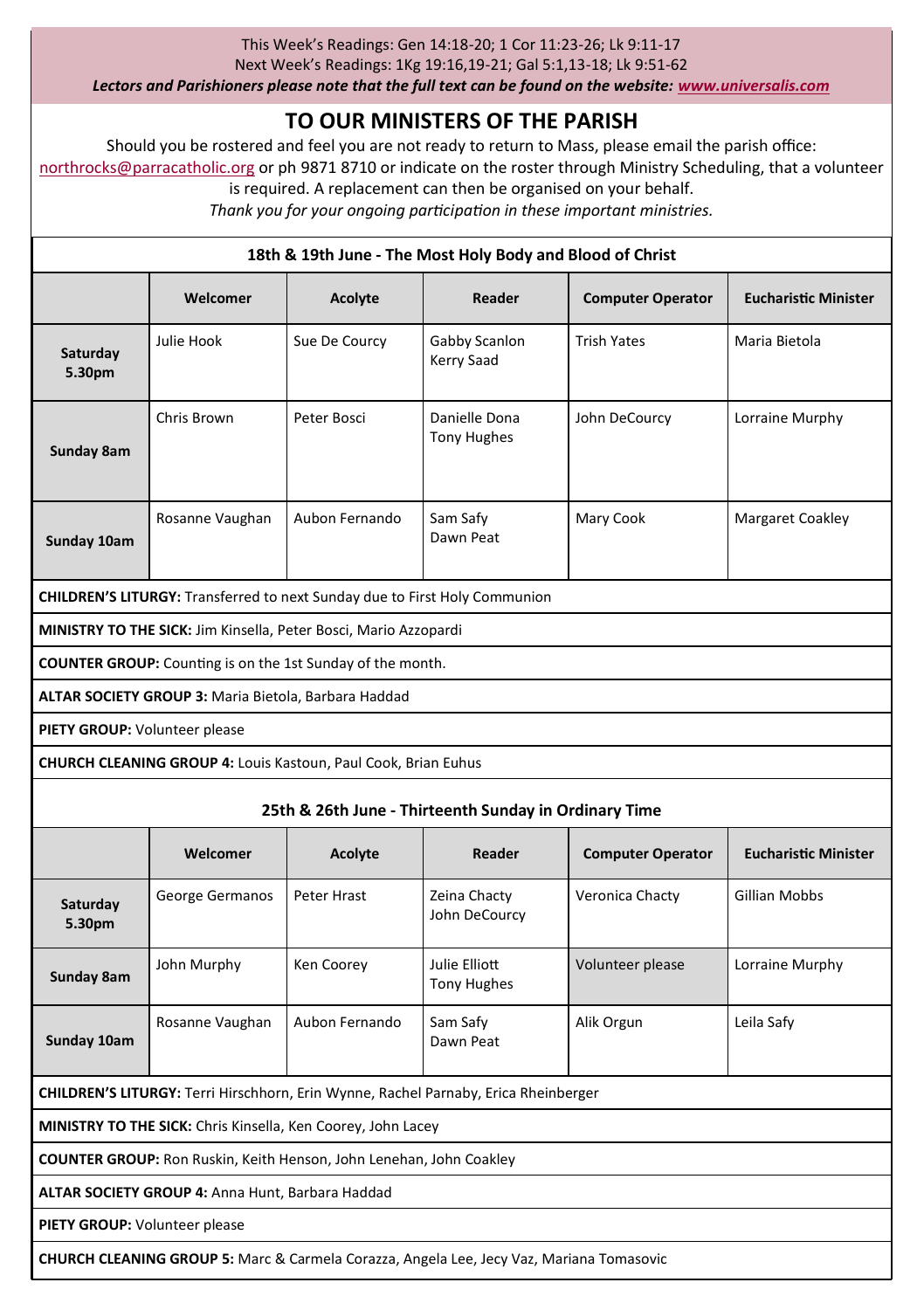# **COVID UPDATE FOR PLACES OF WORSHIP**

The NSW Government rules in regard to COVID-19 restrictions are as follows:

Check-in using the NSW QR code and record keeping for attendees is no longer required.

Both choir and congregation are able to sing at religious services in our churches.

Masks are no longer mandatory for places of worship. However, masks are still strongly encouraged where you cannot maintain a safe distance from others. Density limits are no longer applicable for our churches.

# **CTK PARISH BIGGEST MORNING TEA - CAN YOU HELP?**

CTK Parish Biggest Morning Tea is on next Sunday, 26th June after the 8am and 10am Masses. (Please contact the office if you would like to host the Saturday night Mass on the 25th June). You can start donating now via our [fundraising page](https://www.biggestmorningtea.com.au/fundraisers/ctk44027/biggest-morning-tea-nsw) or scan the QR code on the right. Donations are tax deductible. All monies raised will go directly to cancer prevention, supporting those with cancer, and cancer research.

Maybe you have a yummy cake or biscuit that you are renowned for that you could contribute! Please contact the parish office or Sarah Cook (0433 590 722) if you would like to help.

# **UNUSED LAPTOPS AND MACBOOKS NEEDED**

Do you have an unused laptop (up to 5 years old) or a Macbook (up to 7 years old), computer, desktop or chromebook that you don't need? Through the Jesuit Refugee Service, these devices directly help refugees and people seeking asylum or accessing employment, education and training opportunities. The devices can be left in the church foyer or parish office for collection by a volunteer of JRS. It would assist greatly if you could wipe your machine and remove passwords before dropping them off.

# **SACRAMENT OF FIRST EUCHARIST 2022**

C ONGRATULATIONS to the 30 children who will be receiving the Eucharist for the first time this weekend. We welcome them fully into our Parish Community and we thank all that have assisted in the preparation that has led them to this day, particularly their parents and the Parish Sacramental Team

A reminder that next weekend a Certificate as a memento of this special occasion will be distributed at the Sunday Mass chosen by the family. It will also be an opportunity for these children to receive Holy Communion for the second time with us.

# **PLANNED GIVING ENVELOPES**

Planned giving envelopes for the 2022/2023 financial year are now available for collection from the church foyer. If you would like to contribute to the upkeep of the parish through the envelope contribution system, please complete the white 'Planned Giving / Credit Card / Debit Authorisation' card that can be found in the church foyer and drop it into the 'Parish Communications Box' beside the inner central doors. A packet of envelopes can then be collected on the following weekend from the church.



# **CATHOLIC OUTLOOK**

The Winter Edition of Catholic Outlook is now available. Free copies of this publication can be found on the tables in the church foyer. Take one home with you today

# **THANK YOU FOR SUPPORTING OUR HOLY SPIRIT SEMINARIANS**

Bishop Vincent, Parramatta Catholic Foundation, and our Holy Spirit seminarians thank you for your kind-hearted generosity and support for our future good shepherds and priests. Our Bishop's Good Shepherd Appeal raised over \$1770.00 in our parish which will help our Holy Spirit Seminary to support the faithful men who have answered God's call to become priests and beacons of Christ's light. Please continue to pray for the Diocesan ministries supported by Parramatta Catholic Foundation.

# **PIETY STALL OPEN AFTER WEEKEND MASSES**

The Piety Stall is open after weekend Masses by volunteer parishioners and now accepts credit card payments. Call in and check out the range of beautiful gifts and religious goods that are available for sale.

# **SACRAMENTAL PROGRAM DATES 2022**

On 21 and 22 of September we will celebrate the Sacrament of Confirmation (Year 5 and above). On 13 and 14 of December we will celebrate the Sacrament of First Reconciliation (Year 3 and above).